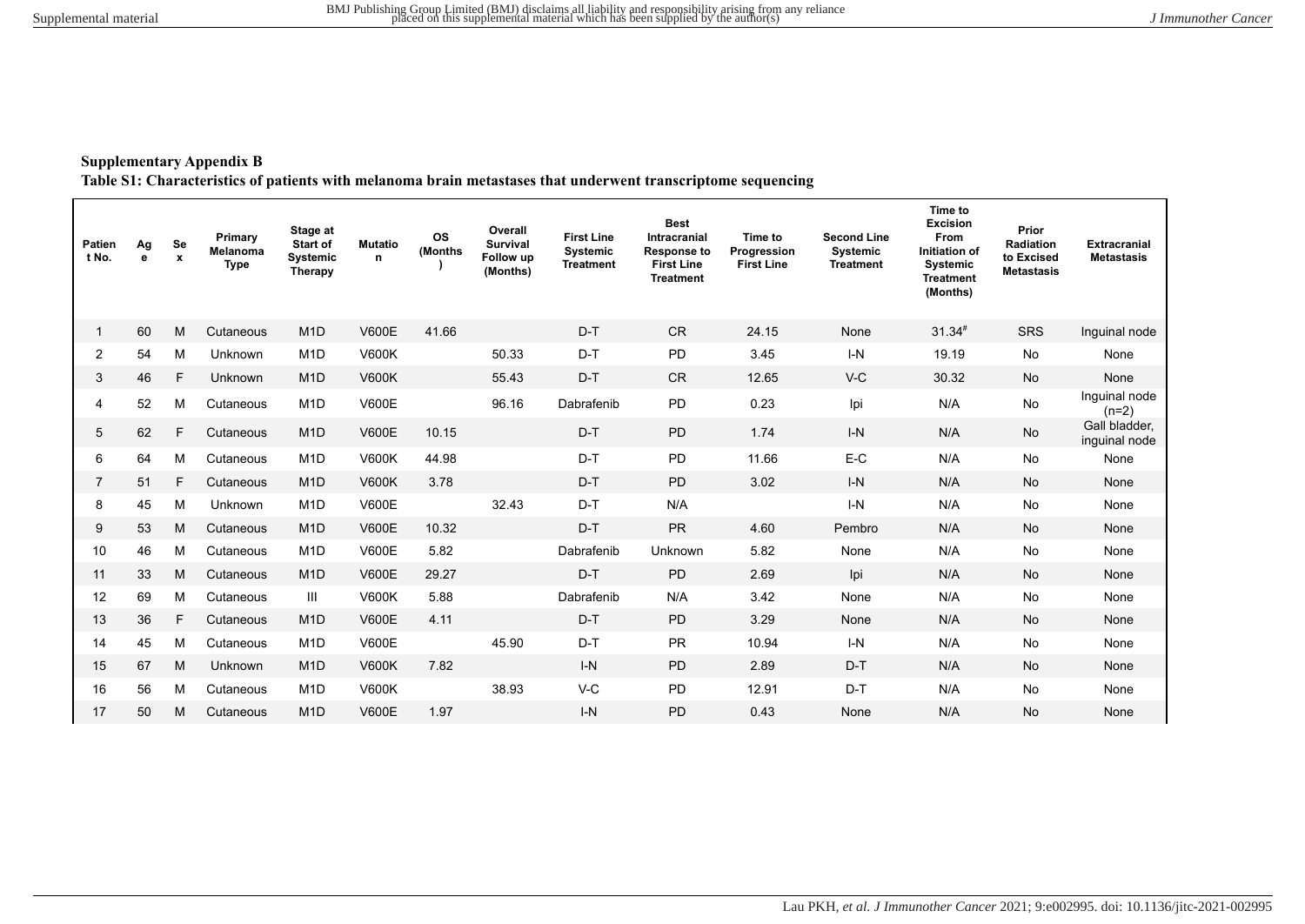$\blacksquare$ 

 $\mathbf{r}$ 

| 18 | 37 | F | Unknown   | M <sub>1</sub> D | V600E        |       | 76.35  | D-T         | <b>PR</b> | 13.57 | Pembro       | N/A   | No         | None                                    |
|----|----|---|-----------|------------------|--------------|-------|--------|-------------|-----------|-------|--------------|-------|------------|-----------------------------------------|
| 19 | 66 | M | Cutaneous | M <sub>1</sub> D | <b>V600E</b> | 4.93  |        | Dabrafenib  | <b>PD</b> | 3.91  | None         | N/A   | No         | None                                    |
| 20 | 50 | м | Cutaneous | M <sub>1</sub> A | <b>V600E</b> |       | 79.15  | D-T         | N/A       | 19.22 | $I-N$        | 33.05 | <b>SRS</b> | Lung and<br>extra-peritone<br>al nodule |
| 21 | 50 | F | Cutaneous | M <sub>1</sub> C | <b>V600E</b> | 34.69 |        | $D-T$       | N/A       | 15.67 | $I-N$        | 31.51 | <b>SRS</b> | Axillary node                           |
| 22 | 77 | M | Cutaneous | M <sub>1</sub> A | <b>V600E</b> | 50.86 |        | $D-T$       | N/A       | 49.15 | None         | 49.54 | <b>No</b>  | Abdominal<br>wall                       |
| 23 | 93 | M | Cutaneous | M <sub>1</sub> D | <b>V600K</b> | 27.79 |        | $D-T$       | <b>PR</b> | 9.30  | Pembro       | 9.46  | <b>No</b>  | Intransit                               |
| 24 | 50 | M | Cutaneous | M <sub>1</sub> C | <b>V600E</b> | 26.78 |        | $D-T$       | N/A       | 15.28 | $D-T$        | 15.57 | No         | Inguinal node                           |
| 25 | 66 | M | Cutaneous | M <sub>1</sub> D | <b>V600E</b> | 10.32 |        | Vemurafenib | PD        | 1.81  | None         | 2.92  | No         | Inguinal node                           |
| 27 | 49 | M | Cutaneous | M <sub>1</sub> D | <b>V600E</b> | 15.28 |        | $D-T^*$     | <b>PR</b> | 5.48  | V-C          | 6.97  | <b>SRS</b> | Pelvic lymph<br>node                    |
| 28 | 39 | F | Cutaneous | M <sub>1</sub> D | <b>V600E</b> | 32.82 |        | $D-T$       | <b>SD</b> | 11.47 | Pembro       | 26.41 | No         | Inguinal node                           |
| 29 | 50 | м | Cutaneous | M <sub>1</sub> D | <b>V600K</b> |       | 17.71  | $D-T$       | <b>SD</b> | 6.93  | $I-N$        | 11.04 | <b>No</b>  | None                                    |
| 30 | 31 | F | Cutaneous | M <sub>1</sub> C | <b>V600E</b> |       | 108.32 | $V-C$       | N/A       | 5.82  | Temozolamide | 14.62 | <b>SRS</b> | None                                    |

Clinical characteristics of melanoma brain metastases that underwent transcriptome sequencing. A total of 29 patients with 18 brain metastases naïve to treatment with 14 excised with prior progression of BRAF-MEKi treatment were sequenced and underwent analysis. Additionally, 14 patient matched extracranial metastases were also sequenced that were sampled prior to initiation of systemic therapy. Patients 1 and 2 had matched naïve and progression tumours sequenced. Naïve brain metastases were analysed from patients 1-19 inclusive except patient 3. Progressive brain metastases were analysed from patients 1-3 and 20-30 inclusive apart from 26 (not shown) which was excluded from analysis due to technical factors.

# Patient 1 had two progressive tumours excised at 31.34 and 36.76 months which were included in the analysis

\* Patient 27 swapped from dabrafenib-trametinib to vemurafenib-cobimetinib due to poor tolerability.

Unknown primary – denotes primary melanoma that could not be located. D-T: Dabrafenib-trametinib, E-C: Encorafenib-binimetinib, V-C: Vemurafenib cobimetinib, I-N: Ipilimumab-nivolumab, SRS: stereotactic radiosurgery, SD: stable disease, PD: progressive disease, PR: partial response,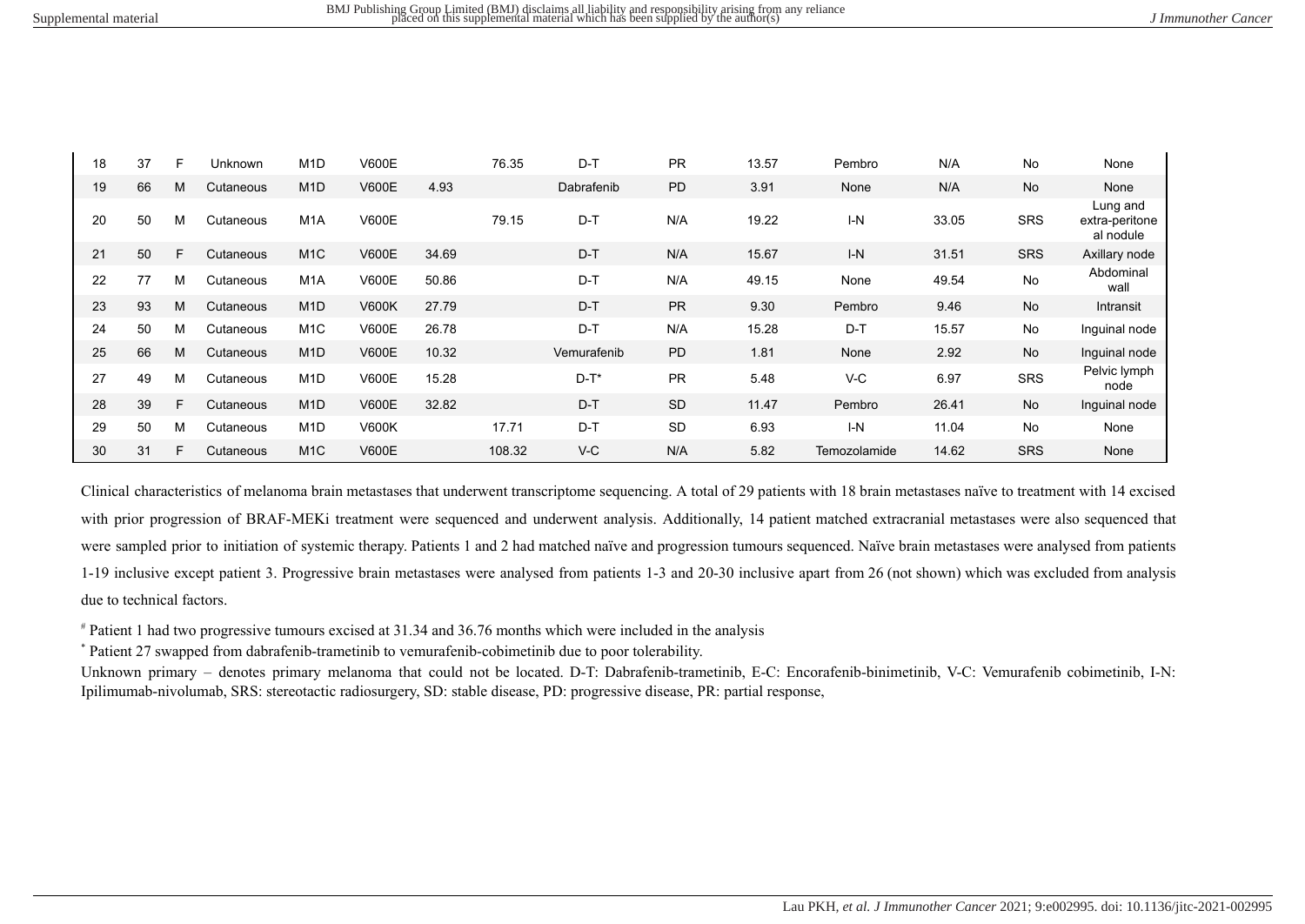#### **Supplementary Appendix B Table S2: RNA sequencing and mapping statistics**

|                                     | <b>Total Input Reads</b> | <b>Uniquely Mapped</b><br>Reads | <b>Exonic Reads</b> | <b>Intergenic Reads</b> | <b>Intronic Reads</b> |
|-------------------------------------|--------------------------|---------------------------------|---------------------|-------------------------|-----------------------|
| Median – no. reads $x 10^6$ (%)     | 85.61                    | 57.83 (70.69)                   | 30.28 (26.43)       | 14.51 (11.60)           | 71.13 (59.30)         |
| Average – no. reads $x$ 10 $^6$ (%) | 88.28                    | 58.37 (67.68)                   | 32.85 (27.31)       | 14.96 (13.56)           | 71.96 (59.13)         |
| St Dev – no. reads $x$ 10 $^6$ (%)  | 22.45                    | 22.42 (12.91)                   | 14.56 (6.08)        | 4.74 (5.75)             | 30.21 (7.36)          |
| Minimum – no. reads $x$ 10 $^6$ (%) | 39.96                    | 16.31 (32.73)                   | 10.94 (16.71)       | 5.25(7.45)              | 13.66 (40.11)         |
| Maximum – no. reads x $10^6$ (%)    | 137.40                   | 115.38 (84.37)                  | 73.21 (44.48)       | 27.27 (38.90)           | 140.85 (69.14)        |

All samples were sequenced as a single batch at the Australian Genomics Research Facility using the Agilent Novoseq 6000. Counts reflect paired reads. A total of 29 patients with 18 brain metastases naïve to treatment with 14 excised with prior progression on BRAF-MEKi treatment were sequenced and underwent analysis. Additionally, 14 patient matched extracranial metastases were also sequenced that were sampled prior to initiation of systemic therapy.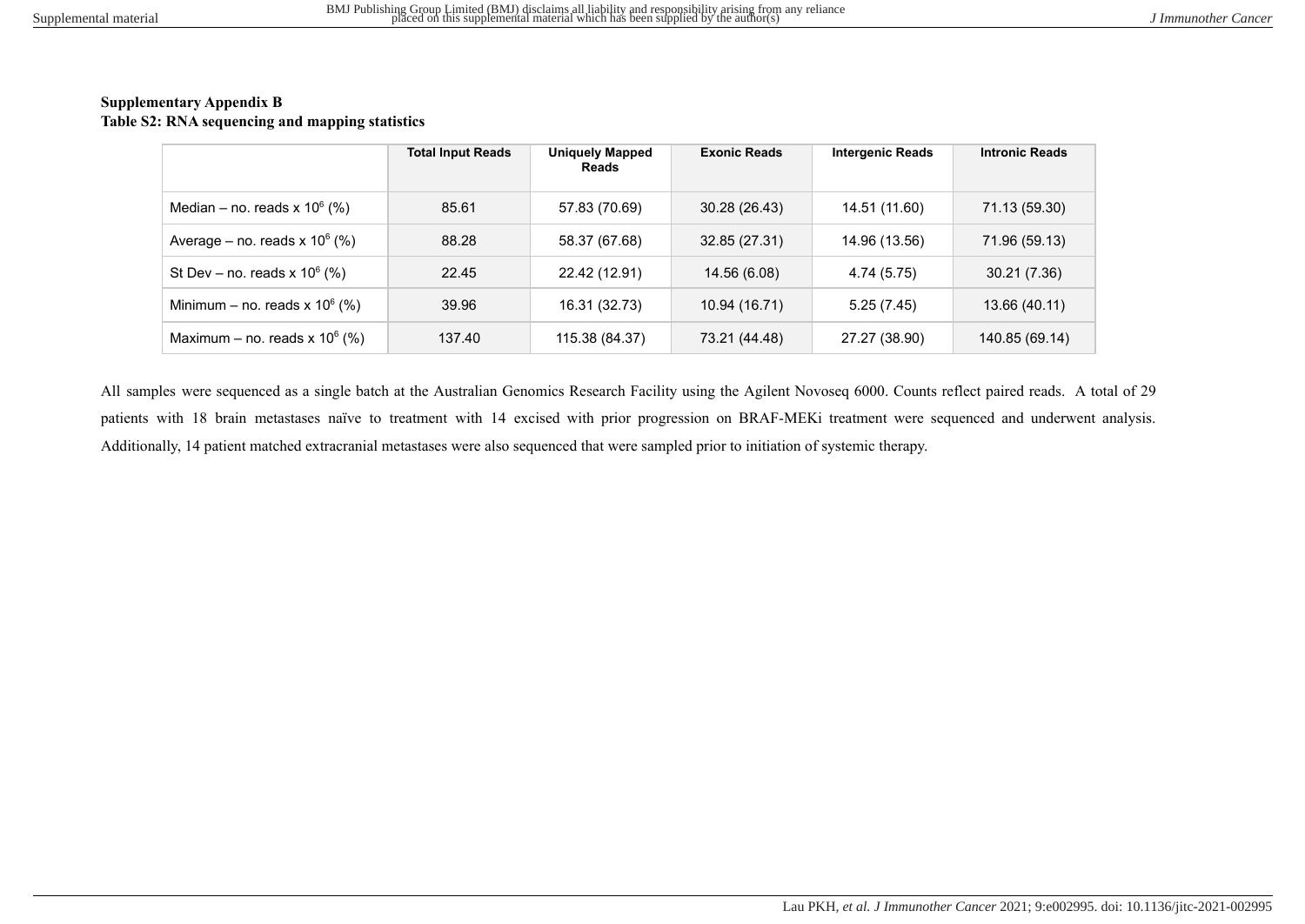## **Supplementary Appendix B**

**Table S3: Gene set enrichment analysis of patient matched brain and extracranial metastases**

| Hallmark Pathway                           | No.<br>Genes | <b>Direction</b> | P Value | <b>FDR</b> |
|--------------------------------------------|--------------|------------------|---------|------------|
| <b>Hallmark Glycolysis</b>                 | 169          | Up               | 0.00138 | 0.0606     |
| Hallmark Adipogenesis                      | 177          | Up               | 0.00268 | 0.0606     |
| Hallmark UV Response Up                    | 133          | Up               | 0.00476 | 0.0606     |
| <b>Hallmark Allograft Rejection</b>        | 153          | Down             | 0.00485 | 0.0606     |
| Hallmark Heme Metabolism                   | 162          | Up               | 0.00629 | 0.0629     |
| Hallmark TGF Beta Signaling                | 52           | Down             | 0.0102  | 0.084      |
| Hallmark KRAS Signaling Up                 | 151          | Down             | 0.0127  | 0.084      |
| Hallmark Unfolded Protein Response         | 105          | Up               | 0.0147  | 0.084      |
| Hallmark Reactive Oxygen Species Pathway   | 45           | Up               | 0.0171  | 0.084      |
| Hallmark II2 Stat5 Signaling               | 174          | Down             | 0.0193  | 0.084      |
| Hallmark DNA Repair                        | 142          | Up               | 0.02    | 0.084      |
| Hallmark Interferon Gamma Response         | 184          | Down             | 0.0214  | 0.084      |
| Hallmark Hypoxia                           | 168          | Up               | 0.0219  | 0.084      |
| Hallmark UV Response Dn                    | 136          | Down             | 0.0254  | 0.0908     |
| Hallmark Fatty Acid Metabolism             | 132          | Up               | 0.0363  | 0.118      |
| Hallmark Epithelial Mesenchymal Transition | 178          | Down             | 0.0377  | 0.118      |
| Hallmark Angiogenesis                      | 29           | Down             | 0.04    | 0.118      |
| Hallmark Oxidative Phosphorylation         | 183          | Up               | 0.047   | 0.121      |
| Hallmark Xenobiotic Metabolism             | 142          | Up               | 0.048   | 0.121      |
| <b>Hallmark Inflammatory Response</b>      | 154          | Down             | 0.0483  | 0.121      |

Hallmark Gene set enrichment analysis of patient matched brain  $(n = 13)$  compared to extracranial metastases  $(n = 13)$ 14). For this exploratory analysis, gene pathways with p value < 0.05 and False discovery rate < 0.15 were considered statistically relevant. Gene sets denoting metabolic pathways were enriched in brain compared to extracranial metastases such as glycolysis, adipogenesis, fatty acid metabolism and oxidative phosphorylation. Immune signalling gene sets such as TGF-β signalling, IL-2 Stat 5, IFN-γ response and angiogenesis were enriched in extracranial lesions in comparison.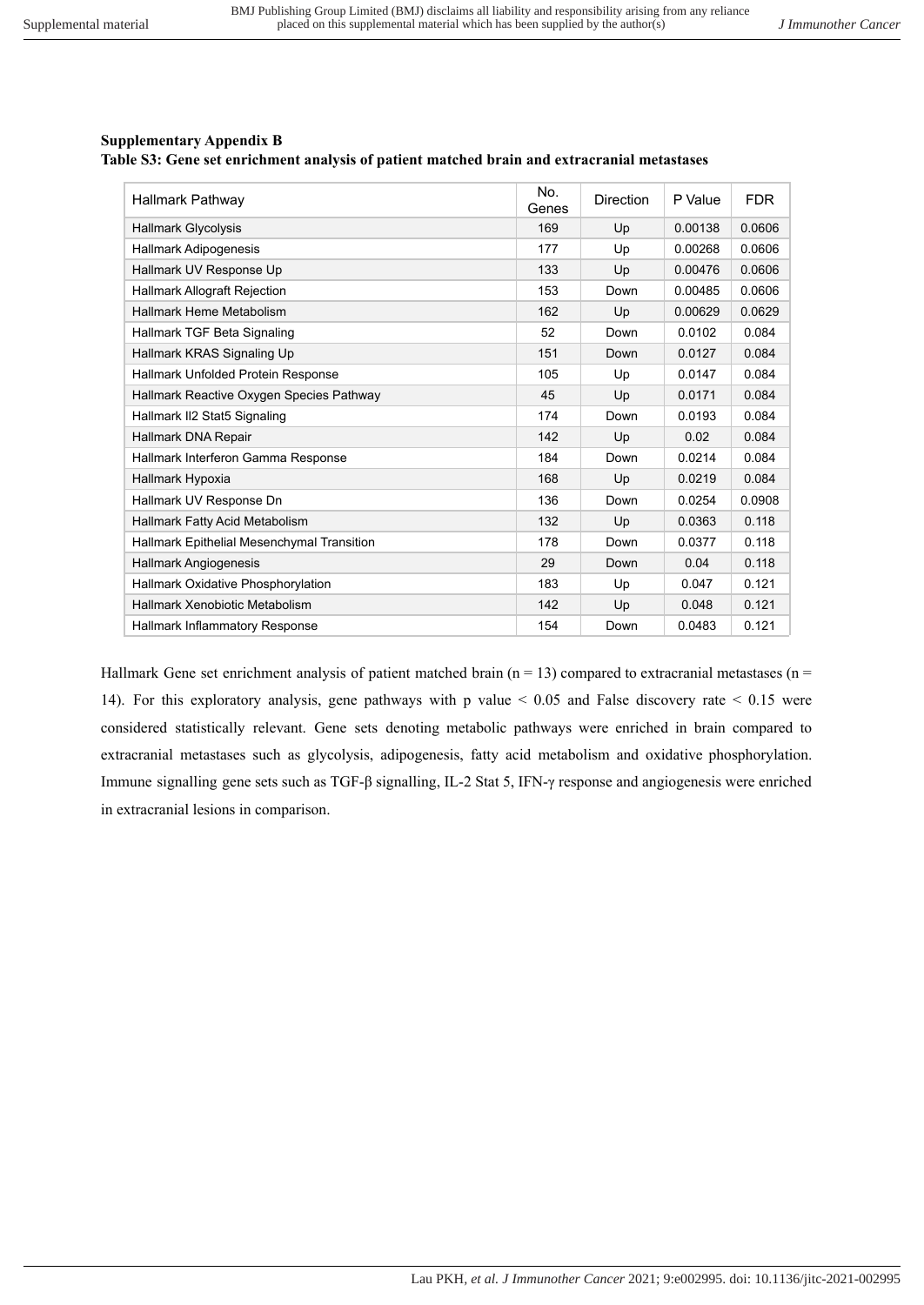## **Supplementary Appendix B Figure S1: MCPcounter analysis of patient matched melanoma brain metastases vs extracranial metastases**



MCPcounter Analysis of Patient Matched Melanoma Brain Metastases (n = 13) vs Extracranial Metastases (n = 14). Extracranial lesions exhibited higher B Cell lineage, cytotoxic lymphocytes, fibroblast and T cell scores compared to melanoma brain metastases.

Statistical significance assessed using two tailed Mann-whitney \* p < 0.05, \*\* p < 0.01, \*\*\* p < 0.001, \*\*\*\* p < 0.0001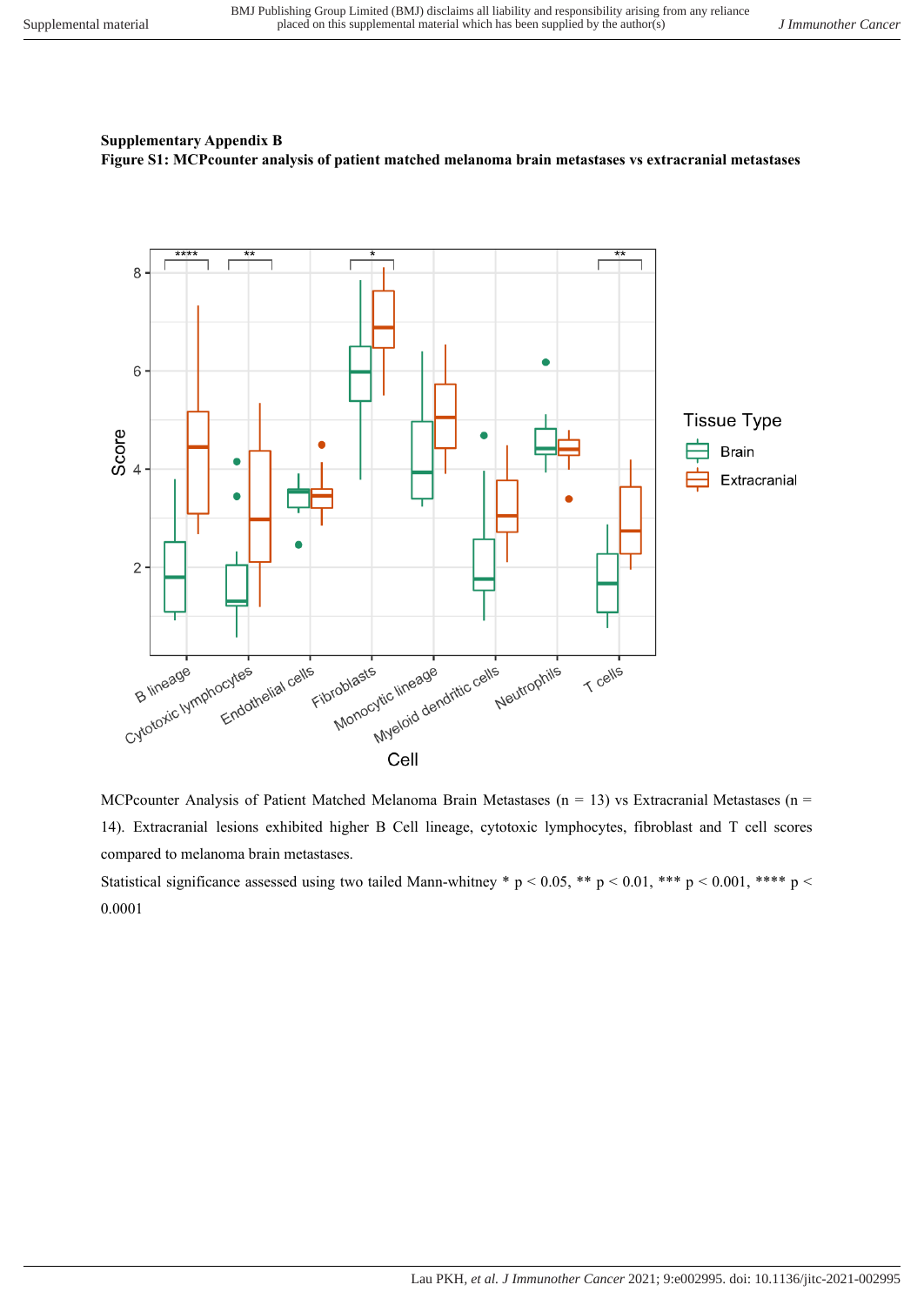# **Supplementary Appendix B Table S4: Differentially expressed genes of naïve and progressive melanoma brain metastases**

| Ran<br>k       | <b>Gene Name</b>  | <b>Gene Biotype</b> | logFC | logCP<br>м | p value  | <b>FDR</b>     |
|----------------|-------------------|---------------------|-------|------------|----------|----------------|
| $\mathbf{1}$   | <b>ACAN</b>       | protein codin<br>g  | 4.266 | 5.229      | 2.93E-07 | 9.61E-04       |
| $\overline{2}$ | ARHGEF5           | protein_codin<br>g  | 3.551 | 4.982      | 3.20E-07 | 9.61E-04       |
| 3              | TSPAN12           | protein_codin<br>g  | 3.200 | 3.313      | 1.92E-07 | 9.61E-04       |
| 4              | <b>ANPEP</b>      | protein_codin<br>g  | 2.998 | 4.526      | 3.43E-07 | 9.61E-04       |
| 5              | EMILIN2           | protein_codin<br>g  | 2.060 | 5.980      | 7.34E-08 | 9.61E-04       |
| 6              | <b>SNX22</b>      | protein_codin<br>g  | 2.402 | 3.393      | 8.24E-07 | 0.0016500<br>4 |
| 7              | ACOT11            | protein codin<br>g  | 1.965 | 4.332      | 7.34E-07 | 0.0016500<br>4 |
| 8              | CXCL <sub>2</sub> | protein codin<br>g  | 2.227 | 1.867      | 2.53E-06 | 0.0044341<br>8 |
| 9              | CLEC5A            | protein_codin<br>g  | 2.178 | 3.229      | 3.47E-06 | 0.0054021<br>3 |
| 10             | TREM1             | protein_codin<br>g  | 2.788 | 3.107      | 1.03E-05 | 0.0102764      |
| 11             | CHI3L1            | protein_codin<br>g  | 2.837 | 6.892      | 1.14E-05 | 0.0102764      |
| 12             | SCARA3            | protein_codin<br>g  | 2.347 | 4.123      | 8.41E-06 | 0.0102764      |
| 13             | STEAP3            | protein_codin<br>g  | 1.986 | 3.756      | 4.12E-06 | 0.0057752<br>7 |
| 14             | LUCAT1            | lincRNA             | 2.660 | 3.794      | 1.32E-05 | 0.0102764      |
| 15             | <b>CA12</b>       | protein_codin<br>g  | 2.387 | 2.918      | 1.39E-05 | 0.0102764      |
| 16             | G0S2              | protein_codin<br>g  | 2.959 | 2.975      | 2.46E-05 | 0.0138023<br>4 |
| 17             | TG                | protein_codin<br>g  | 1.930 | 1.705      | 1.02E-05 | 0.0102764      |
| 18             | CD36              | protein_codin<br>g  | 2.021 | 4.738      | 1.39E-05 | 0.0102764      |
| 19             | RPS6KA2           | protein_codin<br>g  | 1.858 | 5.514      | 1.12E-05 | 0.0102764      |
| 20             | CRMP1             | protein codin<br>g  | 2.222 | 3.062      | 1.94E-05 | 0.0125475<br>1 |
| 21             | MROH7             | protein codin<br>g  | 1.901 | 1.717      | 1.33E-05 | 0.0102764      |
| 22             | PDE1C             | protein_codin<br>g  | 2.285 | 3.729      | 2.44E-05 | 0.0138023<br>4 |
| 23             | <b>CD300E</b>     | protein_codin<br>g  | 2.192 | 2.040      | 2.30E-05 | 0.0138023<br>4 |
| 24             | SERPINA1          | protein_codin<br>g  | 2.304 | 5.213      | 2.71E-05 | 0.0138522<br>4 |
| 25             | <b>CLMP</b>       | protein_codin<br>g  | 2.479 | 3.225      | 3.28E-05 | 0.0143534      |
| 26             | IL8               | protein_codin<br>g  | 2.718 | 5.352      | 4.22E-05 | 0.0151865<br>9 |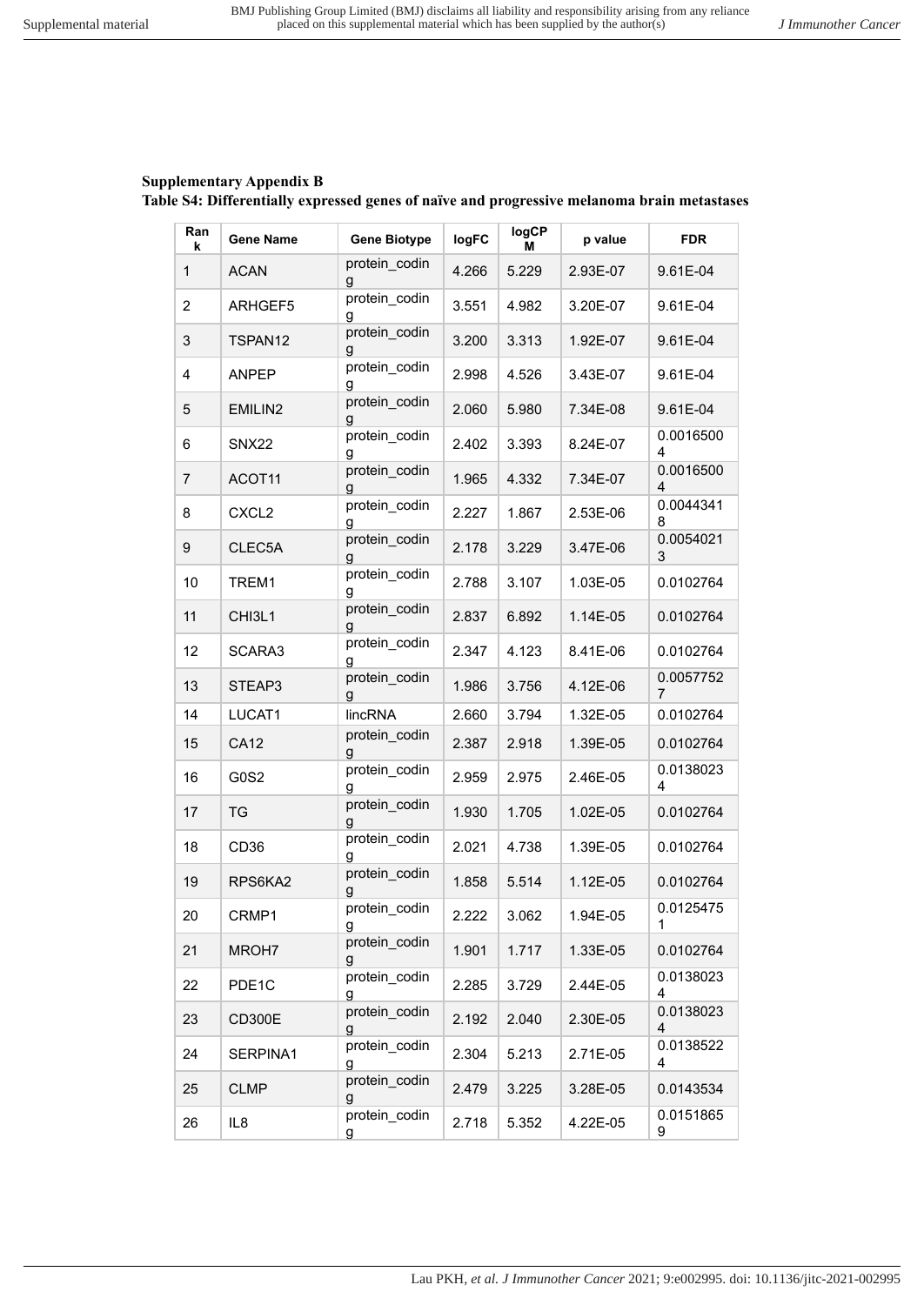| 27 | SNORD116-19       | snoRNA             | $-3.37$<br>0 | 4.177 | 6.51E-05 | 0.0202767<br>7              |
|----|-------------------|--------------------|--------------|-------|----------|-----------------------------|
| 28 | MAP1B             | protein_codin<br>g | 1.675        | 9.550 | 1.79E-05 | 0.0125250<br>3              |
| 29 | <b>TGFBI</b>      | protein_codin<br>g | 1.891        | 7.021 | 2.99E-05 | 0.0139972<br>7              |
| 30 | CHI3L2            | protein_codin<br>g | 1.856        | 3.064 | 3.37E-05 | 0.0143534                   |
| 31 | HAP1              | protein_codin<br>g | 2.184        | 2.814 | 4.68E-05 | 0.0162542<br>$\overline{2}$ |
| 32 | KCNN3             | protein_codin<br>g | 1.583        | 2.720 | 2.77E-05 | 0.0138522<br>4              |
| 33 | CCDC136           | protein_codin<br>g | 1.944        | 5.528 | 3.89E-05 | 0.0143534                   |
| 34 | LRRN4CL           | protein_codin<br>g | $-2.111$     | 4.435 | 5.22E-05 | 0.0172858<br>3              |
| 35 | DNAH7             | protein_codin<br>g | 2.224        | 2.998 | 5.42E-05 | 0.0172858<br>3              |
| 36 | <b>NFASC</b>      | protein_codin<br>g | 1.756        | 5.636 | 3.81E-05 | 0.0143534                   |
| 37 | DKK3              | protein_codin<br>g | 1.597        | 5.361 | 3.55E-05 | 0.0143534                   |
| 38 | TACC <sub>2</sub> | protein_codin<br>g | 1.564        | 3.906 | 3.58E-05 | 0.0143534                   |
| 39 | IRAK3             | protein_codin<br>g | 1.970        | 5.612 | 5.34E-05 | 0.0172858<br>3              |
| 40 | SOD <sub>2</sub>  | protein_codin<br>g | 1.215        | 8.193 | 1.97E-05 | 0.0125475<br>1              |
| 41 | EPHX1             | protein_codin<br>g | 1.167        | 5.178 | 3.77E-05 | 0.0143534                   |
| 42 | CCL <sub>2</sub>  | protein_codin<br>g | 1.680        | 4.257 | 6.83E-05 | 0.0203659<br>7              |
| 43 | <b>TPD52L1</b>    | protein_codin<br>g | 1.753        | 3.790 | 7.36E-05 | 0.0210762<br>9              |
| 44 | MUC1              | protein_codin<br>g | 1.306        | 2.143 | 4.75E-05 | 0.0162542<br>$\overline{2}$ |
| 45 | FAM20C            | protein_codin<br>g | 1.920        | 5.731 | 8.78E-05 | 0.0236672<br>7              |
| 46 | <b>FMOD</b>       | protein_codin<br>g | 2.013        | 4.148 | 1.11E-04 | 0.0271709<br>1              |
| 47 | HEG1              | protein codin<br>g | 0.954        | 6.043 | 3.59E-05 | 0.0143534                   |
| 48 | GPD1L             | protein_codin<br>g | $-0.89$<br>2 | 5.037 | 2.94E-05 | 0.0139972<br>7              |
| 49 | SAMD14            | protein_codin<br>g | 1.348        | 1.656 | 7.03E-05 | 0.0205353                   |
| 50 | <b>NHS</b>        | protein codin<br>g | 1.410        | 2.695 | 8.08E-05 | 0.0226714<br>8              |
| 51 | SPHK1             | protein_codin<br>g | 1.444        | 3.050 | 9.35E-05 | 0.0247385<br>1              |
| 52 | <b>OSMR</b>       | protein_codin<br>g | 1.605        | 5.328 | 1.12E-04 | 0.0271709<br>1              |
| 53 | AQP9              | protein_codin<br>g | 2.375        | 3.427 | 1.54E-04 | 0.0321773<br>3              |
| 54 | CD163L1           | protein_codin<br>g | 1.534        | 3.438 | 1.12E-04 | 0.0271709<br>1              |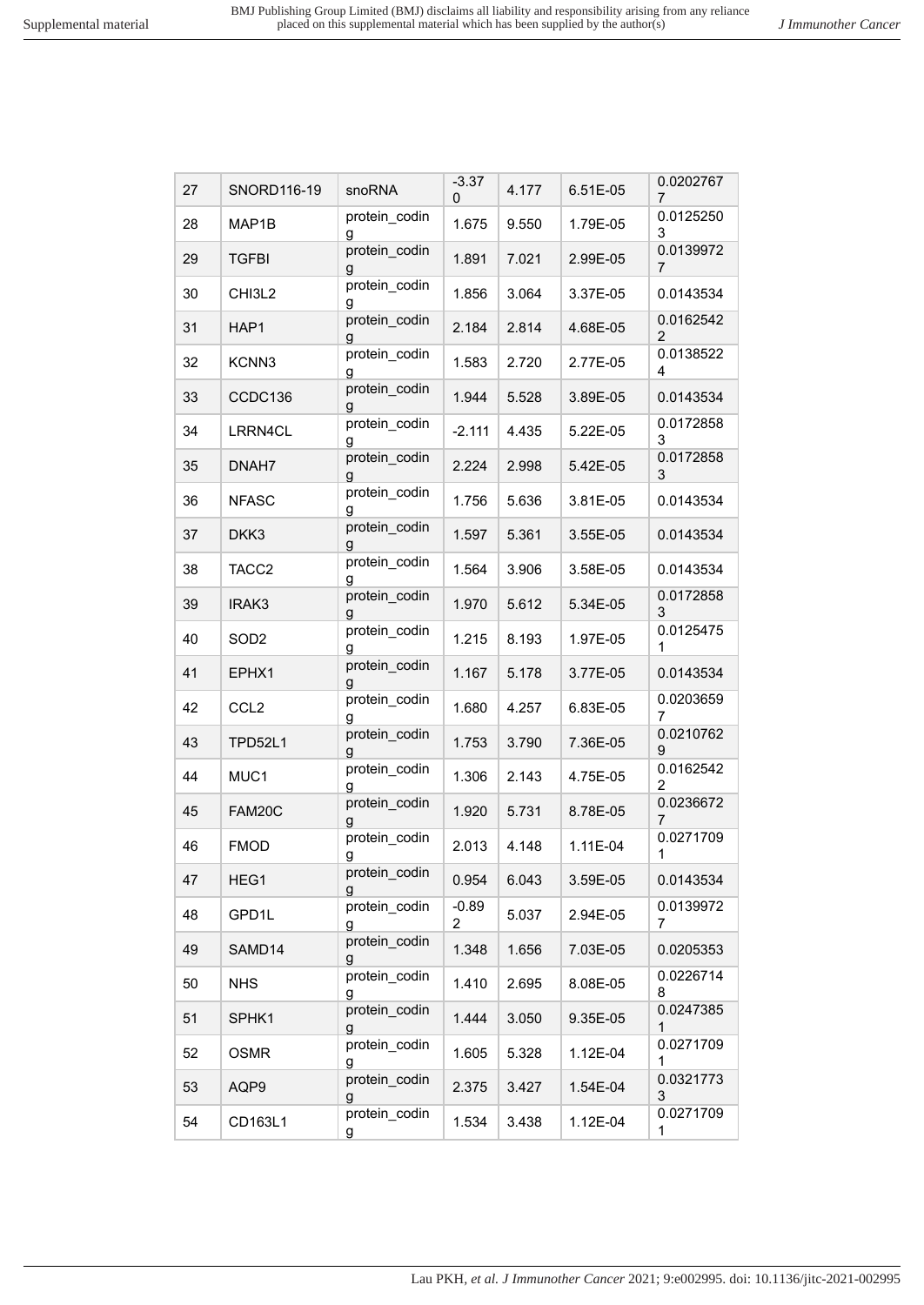| 55 | <b>SPEG</b>        | protein_codin      | 1.949                     | 3.733 | 1.46E-04 | 0.0314787<br>4              |
|----|--------------------|--------------------|---------------------------|-------|----------|-----------------------------|
| 56 | UBTD2              | protein_codin<br>g | $-0.70$<br>8              | 4.955 | 2.69E-05 | 0.0138522<br>4              |
| 57 | ABI3BP             | protein_codin<br>g | 1.714                     | 3.132 | 1.43E-04 | 0.0313107<br>3              |
| 58 | C12orf76           | protein codin<br>g | $-1.43$<br>8              | 6.690 | 1.24E-04 | 0.0290741<br>2              |
| 59 | <b>ACE</b>         | protein_codin<br>g | 1.453                     | 2.617 | 1.31E-04 | 0.0300776<br>6              |
| 60 | EEPD1              | protein_codin<br>g | 1.277                     | 2.872 | 1.11E-04 | 0.0271709<br>1              |
| 61 | BAI <sub>2</sub>   | protein_codin<br>g | 1.361                     | 3.291 | 1.22E-04 | 0.0290733                   |
| 62 | CNTNAP1            | protein_codin<br>g | 1.067                     | 4.452 | 8.45E-05 | 0.0232369<br>6              |
| 63 | TIMP3              | protein_codin<br>g | $-1.22$<br>5              | 8.438 | 1.36E-04 | 0.0306834                   |
| 64 | SLC5A4             | protein_codin<br>g | 3.443                     | 5.329 | 2.18E-04 | 0.0396783<br>1              |
| 65 | <b>SNX30</b>       | protein_codin<br>g | $-0.73$<br>$\overline{2}$ | 7.061 | 6.80E-05 | 0.0203659<br>7              |
| 66 | MICAL <sub>2</sub> | protein_codin<br>g | 1.241                     | 5.474 | 1.51E-04 | 0.0321502<br>4              |
| 67 | BCAT1              | protein codin<br>g | 1.343                     | 5.746 | 1.65E-04 | 0.0337105<br>6              |
| 68 | PLXNA4             | protein_codin<br>g | 2.234                     | 2.836 | 2.16E-04 | 0.0396783<br>1              |
| 69 | ME3                | protein_codin<br>g | 1.868                     | 2.070 | 2.06E-04 | 0.0385084<br>9              |
| 70 | CD93               | protein_codin<br>g | 1.085                     | 5.733 | 1.39E-04 | 0.0308834<br>4              |
| 71 | MMP25              | protein_codin<br>g | 2.194                     | 2.262 | 2.35E-04 | 0.0416349<br>$\overline{2}$ |
| 72 | <b>DNER</b>        | protein_codin<br>g | 2.410                     | 3.427 | 2.45E-04 | 0.0417970<br>8              |
| 73 | ITGA5              | protein_codin<br>g | 1.358                     | 5.508 | 1.90E-04 | 0.0364526<br>6              |
| 74 | OLFML2B            | protein_codin<br>g | 1.332                     | 4.800 | 1.88E-04 | 0.0364526<br>6              |
| 75 | NRP1               | protein_codin<br>g | 1.216                     | 6.716 | 1.76E-04 | 0.0347610<br>6              |
| 76 | <b>BCKDHB</b>      | protein_codin<br>g | $-0.82$<br>1              | 4.616 | 1.11E-04 | 0.0271709<br>1              |
| 77 | RNA5SP161          | <b>rRNA</b>        | $-2.10$<br>9              | 9.504 | 2.47E-04 | 0.0417970<br>8              |
| 78 | CSMD <sub>2</sub>  | protein_codin<br>g | 1.963                     | 2.458 | 2.48E-04 | 0.0417970<br>8              |
| 79 | ADAMTS14           | protein codin<br>g | 1.513                     | 2.962 | 2.26E-04 | 0.0406166<br>3              |
| 80 | CACNA2D4           | protein codin<br>g | 1.848                     | 2.052 | 2.53E-04 | 0.0417970<br>8              |
| 81 | RAB31              | protein_codin<br>g | 1.030                     | 5.863 | 1.73E-04 | 0.0346172<br>9              |
| 82 | DUSP6              | protein_codin<br>g | $-0.97$<br>6              | 7.458 | 1.66E-04 | 0.0337105<br>6              |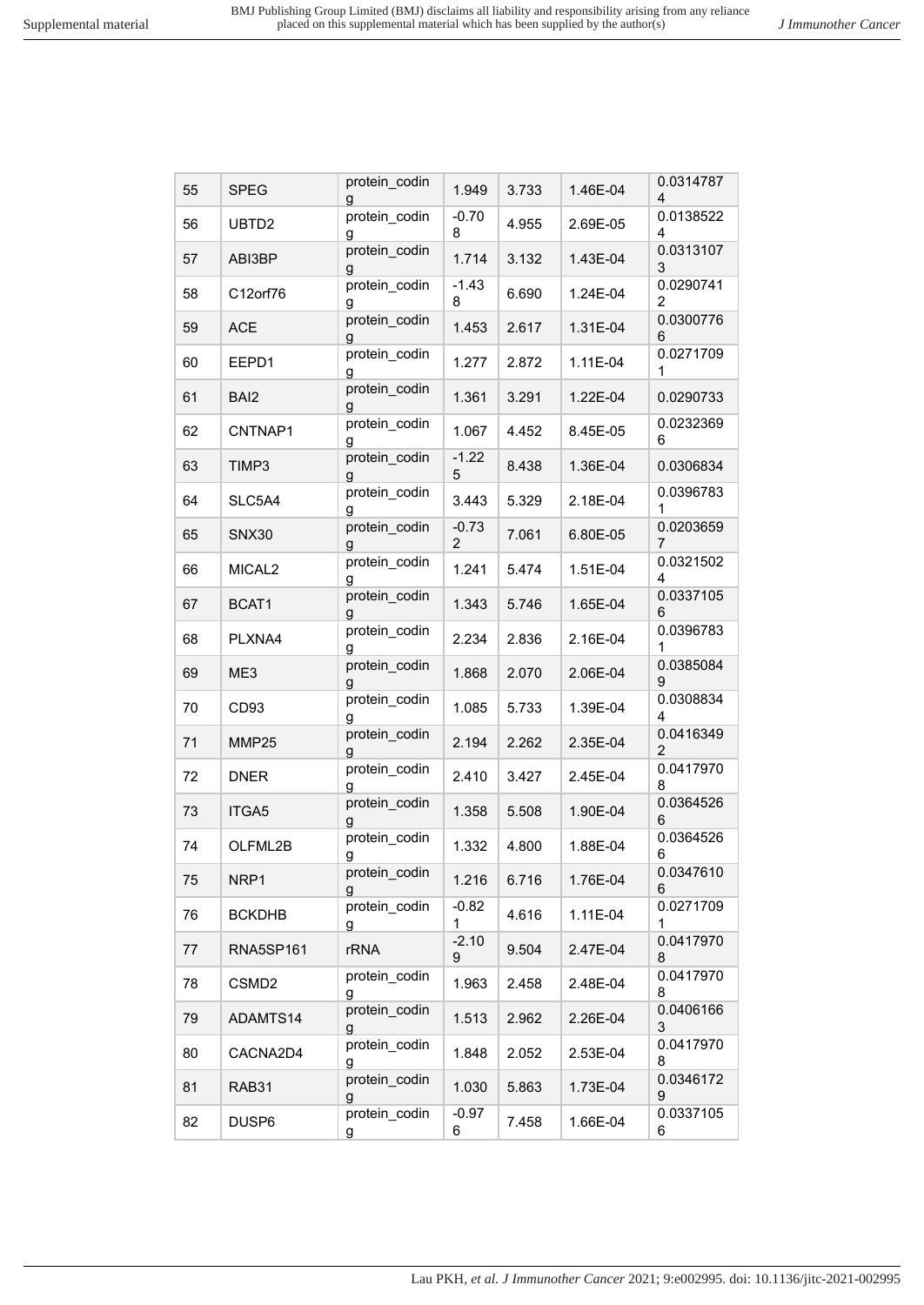Lau PKH*, et al. J Immunother Cancer* 2021; 9:e002995. doi: 10.1136/jitc-2021-002995

| 83  | ABTB2             | protein codin<br>q | -1.13<br>1                | 4.872 | 2.02E-04 | 0.0383414                   |
|-----|-------------------|--------------------|---------------------------|-------|----------|-----------------------------|
| 84  | <b>TFPI</b>       | protein_codin<br>g | 1.410                     | 5.344 | 2.56E-04 | 0.0417970<br>8              |
| 85  | FAAH              | protein_codin<br>g | 1.291                     | 1.035 | 2.62E-04 | 0.0422702<br>$\overline{4}$ |
| 86  | ACTN <sub>2</sub> | protein_codin<br>g | 1.933                     | 3.202 | 2.92E-04 | 0.0459631<br>3              |
| 87  | RAPGEFL1          | protein_codin<br>g | 0.942                     | 2.958 | 2.41E-04 | 0.0417970<br>8              |
| 88  | <b>CEBPB</b>      | protein_codin<br>g | 1.051                     | 5.929 | 2.56E-04 | 0.0417970<br>8              |
| 89  | NCR3LG1           | protein_codin<br>g | 1.697                     | 3.721 | 2.97E-04 | 0.0462650<br>$\overline{2}$ |
| 90  | ASTN <sub>2</sub> | protein_codin<br>g | 1.098                     | 3.424 | 2.79E-04 | 0.0443887<br>5              |
| 91  | CCDC19            | protein_codin<br>g | 1.213                     | 0.377 | 3.01E-04 | 0.0464555                   |
| 92  | TRABD2A           | protein_codin<br>g | 1.825                     | 2.149 | 3.24E-04 | 0.0481043<br>1              |
| 93  | GRIN2D            | protein_codin<br>g | 1.400                     | 1.985 | 3.15E-04 | 0.0479472<br>8              |
| 94  | ABCC3             | protein_codin<br>g | 1.896                     | 4.286 | 3.26E-04 | 0.0481043<br>1              |
| 95  | GPR162            | protein_codin<br>g | 1.576                     | 1.135 | 3.23E-04 | 0.0481043<br>1              |
| 96  | TMC7              | protein_codin<br>g | 1.559                     | 1.925 | 3.33E-04 | 0.0487021<br>4              |
| 97  | NOVA <sub>2</sub> | protein_codin<br>g | 1.469                     | 2.939 | 3.50E-04 | 0.0506080<br>4              |
| 98  | MPZL <sub>2</sub> | protein_codin<br>g | 1.643                     | 3.968 | 3.58E-04 | 0.0512848<br>$\overline{c}$ |
| 99  | DPP4              | protein_codin<br>g | 2.006                     | 2.602 | 3.64E-04 | 0.0515883<br>6              |
| 100 | TMEM117           | protein_codin<br>g | $-0.98$<br>$\overline{2}$ | 5.121 | 3.73E-04 | 0.0519793<br>1              |
| 101 | <b>ST14</b>       | protein_codin<br>g | 1.748                     | 2.756 | 3.74E-04 | 0.0519793<br>1              |
| 102 | TPRG1             | protein codin<br>g | 1.433                     | 2.870 | 3.88E-04 | 0.0522872<br>7              |
| 103 | ALPK3             | protein_codin<br>g | 1.188                     | 3.421 | 3.88E-04 | 0.0522872<br>7              |
| 104 | EFEMP1            | protein_codin<br>g | 1.487                     | 5.202 | 3.91E-04 | 0.0522872<br>7              |
| 105 | FGFR <sub>3</sub> | protein_codin<br>g | 3.375                     | 5.345 | 3.91E-04 | 0.0522872<br>7              |
| 106 | ITGA1             | protein_codin<br>g | 1.008                     | 6.606 | 3.99E-04 | 0.0526908<br>3              |
| 107 | DNAH <sub>6</sub> | protein_codin<br>g | 1.758                     | 2.049 | 4.02E-04 | 0.0526908<br>3              |
| 108 | CREB3L1           | protein_codin<br>g | 1.757                     | 2.386 | 4.14E-04 | 0.0534807<br>7              |
| 109 | RP11-792D21.2     | lincRNA            | 1.255                     | 2.792 | 4.16E-04 | 0.0534807<br>7              |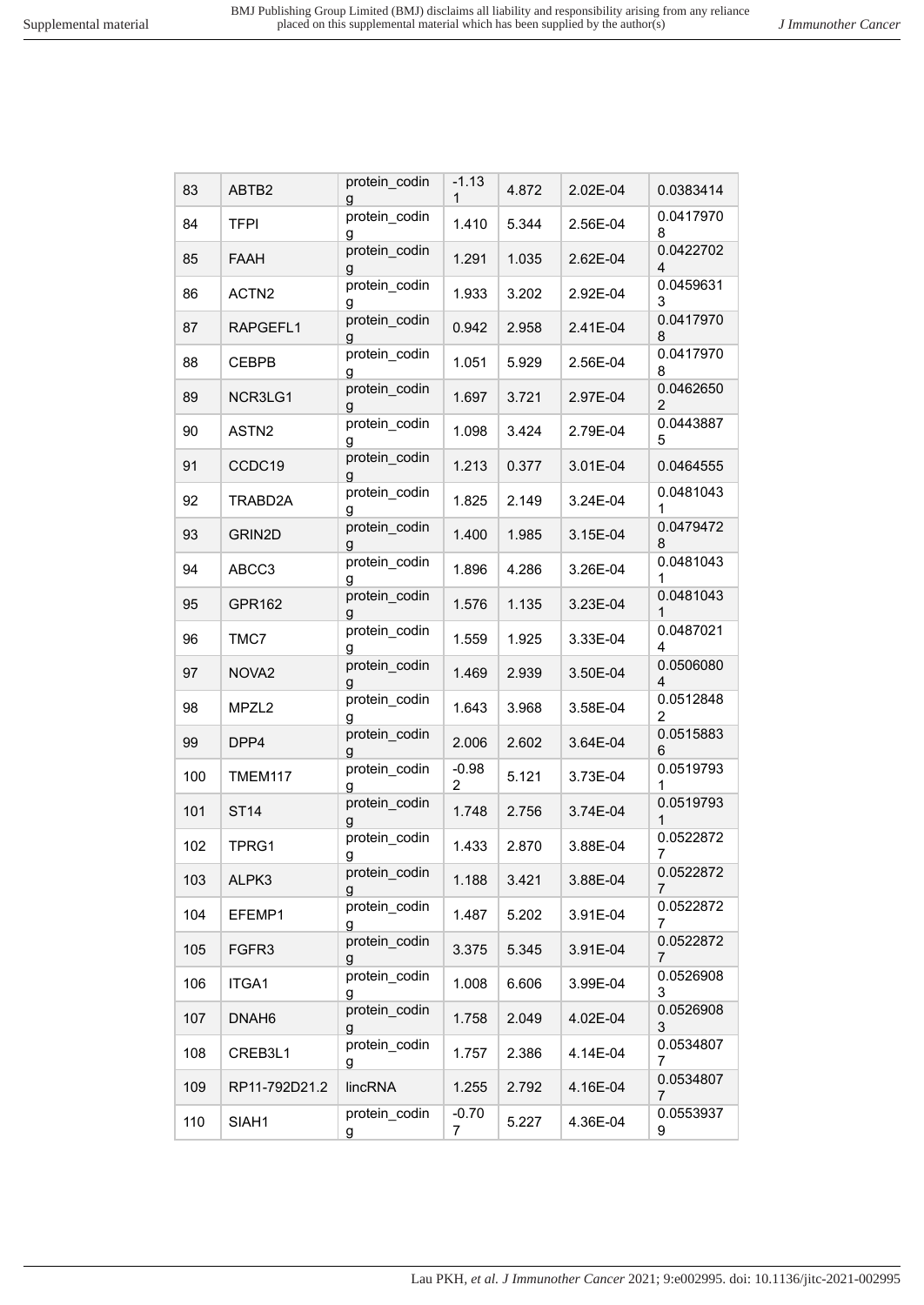| 111 | PTPN14             | protein_codin<br>g | $-0.79$<br>3 | 7.824 | 4.42E-04 | 0.0553937<br>9              |
|-----|--------------------|--------------------|--------------|-------|----------|-----------------------------|
| 112 | SPOCD1             | protein_codin<br>g | 1.836        | 3.188 | 4.42E-04 | 0.0553937<br>9              |
| 113 | <b>SLC11A1</b>     | protein_codin<br>g | 1.643        | 5.141 | 4.51E-04 | 0.0557145<br>8              |
| 114 | <b>SRPX</b>        | protein_codin<br>g | 1.140        | 5.993 | 4.53E-04 | 0.0557145<br>8              |
| 115 | LGI <sub>2</sub>   | protein_codin<br>g | 1.344        | 1.310 | 4.64E-04 | 0.0565614<br>1              |
| 116 | MAP1A              | protein_codin<br>g | 1.634        | 6.551 | 4.76E-04 | 0.0574906<br>4              |
| 117 | <b>PCOLCE</b>      | protein_codin<br>g | 2.014        | 5.726 | 4.83E-04 | 0.0579002<br>9              |
| 118 | ELL <sub>2</sub>   | protein_codin<br>g | 1.081        | 6.189 | 4.89E-04 | 0.0580948<br>9              |
| 119 | PCDH17             | protein_codin<br>g | 1.082        | 4.022 | 4.95E-04 | 0.0583791<br>$\overline{4}$ |
| 120 | CTD-2267D19.<br>6  | lincRNA            | 1.198        | 0.666 | 5.00E-04 | 0.0583791<br>4              |
| 121 | <b>PROCR</b>       | protein_codin<br>g | 1.254        | 1.199 | 5.09E-04 | 0.0590238<br>3              |
| 122 | COLEC12            | protein_codin<br>g | 1.139        | 5.394 | 5.15E-04 | 0.0591839<br>1              |
| 123 | PLIN <sub>3</sub>  | protein_codin<br>g | 0.643        | 4.803 | 5.36E-04 | 0.0607334                   |
| 124 | MMP19              | protein_codin<br>g | 1.458        | 3.491 | 5.41E-04 | 0.0607334                   |
| 125 | PDE1A              | protein_codin<br>g | 1.449        | 2.586 | 5.41E-04 | 0.0607334                   |
| 126 | MAPK8IP1           | protein_codin<br>g | 1.449        | 3.465 | 5.58E-04 | 0.0620853                   |
| 127 | CACNB2             | protein_codin<br>g | 1.799        | 2.277 | 5.64E-04 | 0.0622596<br>8              |
| 128 | CSF3R              | protein_codin<br>g | 1.828        | 5.217 | 5.77E-04 | 0.0632360<br>9              |
| 129 | CTNND <sub>2</sub> | protein_codin<br>g | 2.263        | 4.200 | 6.06E-04 | 0.0655469<br>$\overline{7}$ |
| 130 | SOCS3              | protein_codin<br>g | 1.153        | 5.043 | 6.08E-04 | 0.0655469<br>7              |
| 131 | CLCN <sub>5</sub>  | protein_codin<br>g | $-0.86$<br>9 | 6.454 | 6.15E-04 | 0.0658198<br>6              |
| 132 | RPL10A             | protein codin<br>g | $-0.78$<br>1 | 7.475 | 6.21E-04 | 0.0659658<br>6              |
| 133 | AGPAT4             | protein_codin<br>g | 1.498        | 3.525 | 6.44E-04 | 0.0679035<br>1              |
| 134 | MAP3K8             | protein codin<br>g | 1.246        | 4.479 | 6.52E-04 | 0.0682237<br>1              |
| 135 | <b>RNA5SP481</b>   | <b>rRNA</b>        | $-1.98$<br>7 | 6.857 | 6.68E-04 | 0.0694279<br>7              |
| 136 | ALDH1A2            | protein codin<br>g | 1.463        | 2.308 | 6.75E-04 | 0.0696072<br>$\mathbf{1}$   |
| 137 | <b>CLU</b>         | protein codin<br>g | 1.976        | 7.668 | 6.87E-04 | 0.0703554<br>5              |
| 138 | FOSL <sub>2</sub>  | protein codin<br>g | 1.048        | 6.376 | 6.99E-04 | 0.0709961<br>3              |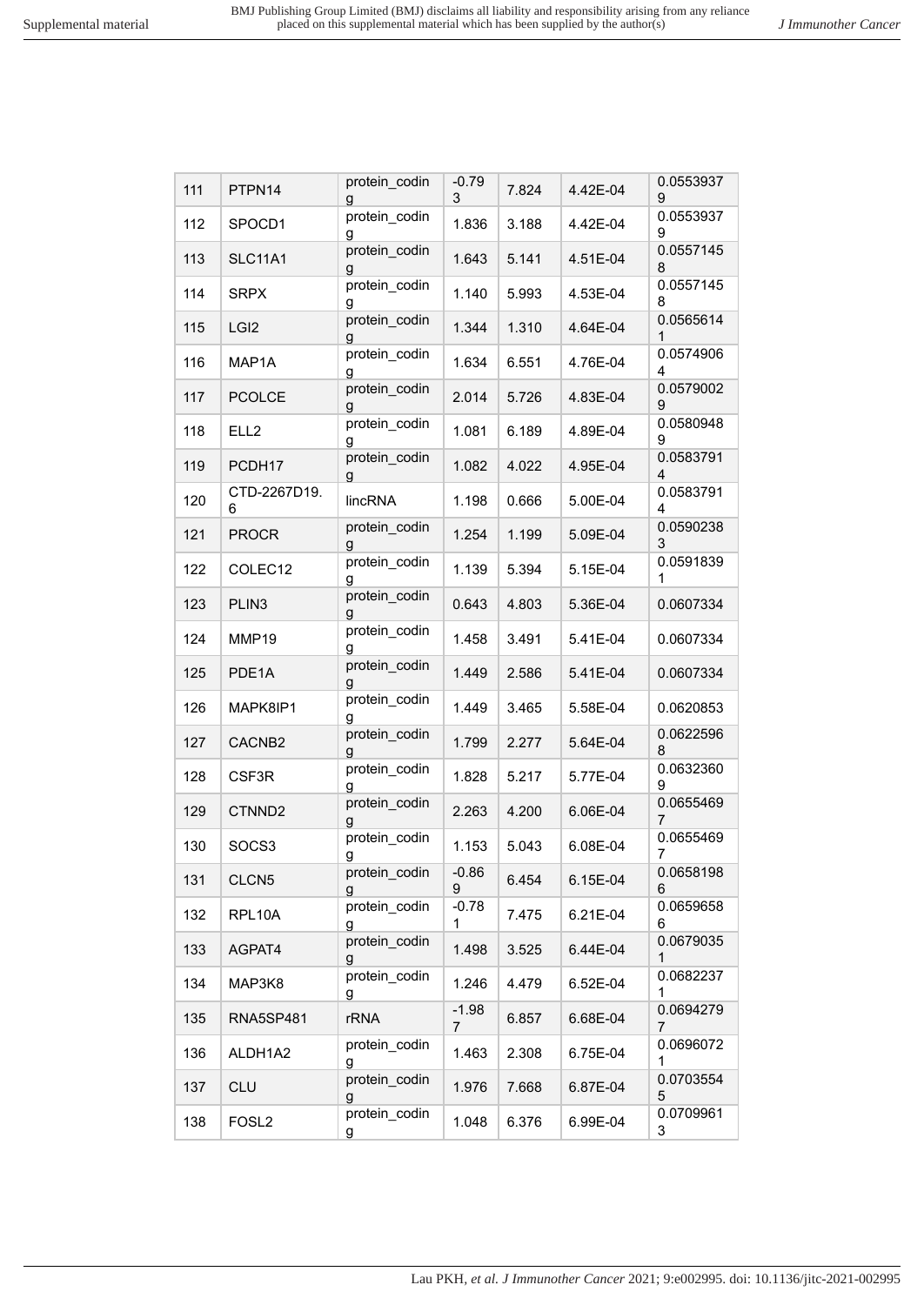| 139 | DYNC1I1            | protein_codin<br>g | 1.217        | 3.999 | 7.08E-04                    | 0.0714583<br>3              |
|-----|--------------------|--------------------|--------------|-------|-----------------------------|-----------------------------|
| 140 | ARHGAP33           | protein_codin<br>g | 0.878        | 3.707 | 7.26E-04                    | 0.0726967<br>4              |
| 141 | OCIAD <sub>2</sub> | protein_codin<br>g | 1.458        | 1.894 | 7.39E-04                    | 0.0735414<br>8              |
| 142 | TMBIM4             | protein_codin<br>g | $-1.99$<br>5 | 6.160 | 7.62E-04                    | 0.0752719<br>7              |
| 143 | <b>IL10</b>        | protein_codin<br>g | 1.449        | 1.153 | 7.74E-04                    | 0.0754420<br>9              |
| 144 | <b>POR</b>         | protein_codin<br>g | 0.870        | 5.381 | 7.78E-04                    | 0.0754420<br>9              |
| 145 | SOX <sub>5</sub>   | protein_codin<br>g | $-1.12$<br>4 | 6.880 | 7.80E-04                    | 0.0754420<br>9              |
| 146 | GLIPR1             | protein_codin<br>g | 1.239        | 4.923 | 7.91E-04                    | 0.0754959                   |
| 147 | C22orf34           | protein_codin<br>g | 1.344        | 3.417 | 7.91E-04                    | 0.0754959                   |
| 148 | CD163              | protein_codin<br>g | 1.589        | 8.908 | 7.99E-04                    | 0.0756859<br>7              |
| 149 | FABP7              | protein_codin<br>g | 1.726        | 3.839 | 8.32E-04                    | 0.0782908<br>8              |
| 150 | ADORA1             | protein_codin<br>g | 1.526        | 1.695 | 8.66E-04                    | 0.0809320<br>7              |
| 151 | GJA1               | protein_codin<br>g | 1.284        | 4.872 | 8.85E-04                    | 0.0819343<br>7              |
| 152 | HRH1               | protein_codin<br>g | 1.276        | 2.174 | 8.88E-04                    | 0.0819343<br>7              |
| 153 | EML6               | protein_codin<br>g | 1.312        | 2.562 | 9.13E-04                    | 0.0834609                   |
| 154 | MFSD2A             | protein_codin<br>g | 1.516        | 2.404 | 9.16E-04                    | 0.0834609                   |
| 155 | AP1B1              | protein_codin<br>g | 0.644        | 6.687 | 9.27E-04                    | 0.0834972<br>4              |
| 156 | <b>NEB</b>         | protein_codin<br>g | 1.172        | 4.467 | 9.29E-04                    | 0.0834972<br>4              |
| 157 | SLC1A3             | protein_codin<br>g | 1.213        | 6.849 | 9.45E-04                    | 0.0840049<br>5              |
| 158 | TBC1D8             | protein_codin<br>g | 0.881        | 4.628 | 9.46E-04                    | 0.0840049<br>5              |
| 159 | CXCL14             | protein_codin<br>g | 1.822        | 2.155 | 9.55E-04                    | 0.0842117<br>1              |
| 160 | IGF1R              | protein_codin<br>g | $-1.04$<br>2 | 8.270 | 9.68E-04                    | 0.0842117<br>1              |
| 161 | MBOAT1             | protein codin<br>g | $-0.95$<br>1 | 5.304 | 9.77E-04                    | 0.0842117<br>1              |
| 162 | NTRK <sub>2</sub>  | protein codin<br>g | 1.678        | 5.695 | 9.77E-04                    | 0.0842117<br>1              |
| 163 | CD209              | protein_codin<br>g | 1.661        | 3.495 | 9.79E-04                    | 0.0842117<br>1              |
| 164 | KBTBD7             | protein_codin<br>g | $-0.82$<br>7 | 4.129 | 0.0010170<br>7              | 0.0869721<br>5              |
| 165 | ARHGAP42           | protein_codin<br>g | $-0.89$<br>4 | 5.845 | 0.0010372<br>$\overline{4}$ | 0.0881591<br>4              |
| 166 | <b>ZNF117</b>      | protein_codin<br>g | 0.959        | 4.424 | 0.0010484<br>7              | 0.0883338<br>$\overline{2}$ |
|     |                    |                    |              |       |                             |                             |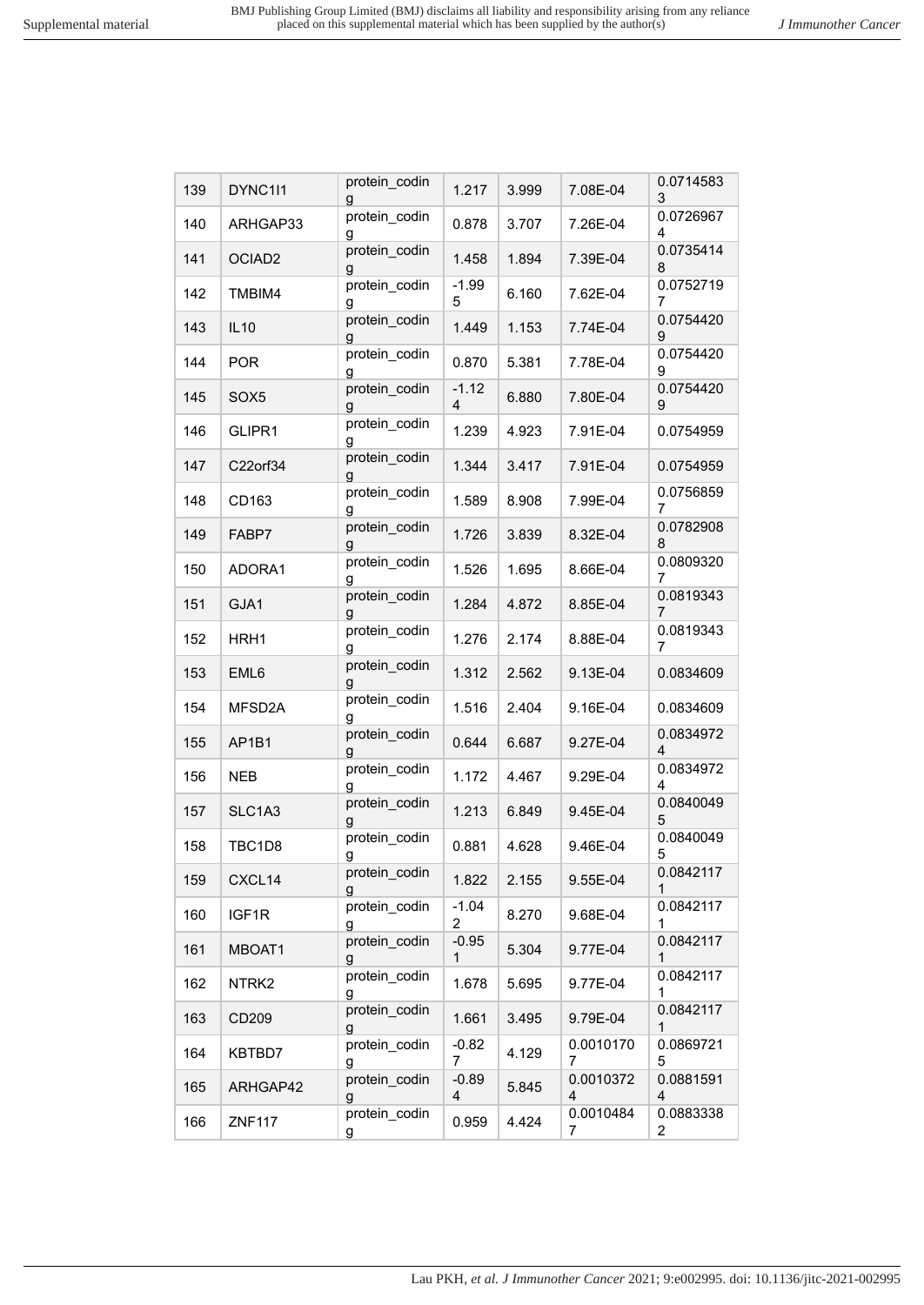| 167 | <b>SLC45A3</b>       | protein_codin<br>g | 1.330 | 1.878 | 0.0010518<br>9 | 0.0883338<br>2 |
|-----|----------------------|--------------------|-------|-------|----------------|----------------|
| 168 | SUSD <sub>1</sub>    | protein codin<br>g | 0.939 | 4.027 | 0.001086       | 0.0906547<br>9 |
| 169 | LOX.                 | protein codin<br>g | 2.259 | 5.949 | 0.00111892     | 0.0928504<br>5 |
| 170 | <b>NUMBL</b>         | protein codin<br>g | 0.680 | 4.881 | 0.0011294<br>9 | 0.0931759<br>6 |
| 171 | C <sub>2</sub> orf82 | protein codin<br>g | 1.963 | 2.902 | 0.0011491<br>3 | 0.0942423      |
| 172 | RP11-359E10.1        | lincRNA            | 1.587 | 2.239 | 0.0011610<br>2 | 0.0946634      |
| 173 | <b>MAOB</b>          | protein_codin<br>g | 1.999 | 4.137 | 0.0011724<br>3 | 0.0950412<br>5 |
| 174 | TNFAIP3              | protein codin<br>g | 1.205 | 5.954 | 0.0011891<br>4 | 0.0958420<br>4 |
| 175 | STC <sub>1</sub>     | protein codin<br>g | 1.984 | 5.675 | 0.0012277<br>4 | 0.0972042<br>9 |
| 176 | <b>ITGAM</b>         | protein_codin<br>g | 1.173 | 4.539 | 0.0012284      | 0.0972042<br>9 |
| 177 | GNG11                | protein codin<br>g | 1.674 | 4.686 | 0.0012337<br>7 | 0.0972042<br>9 |
| 178 | RGS <sub>16</sub>    | protein codin<br>g | 1.623 | 2.513 | 0.0012612<br>3 | 0.0988126<br>7 |

Differentially expressed genes (n=178) with a false discovery rate  $\leq 0.1$  and log<sub>2</sub> fold change of  $\geq$ 0.58 or  $\leq$  -0.58 included. A total of 155 out of 178 genes were upregulated with log<sub>2</sub> fold change  $\geq$ 0.58. A total of 96 differentially expressed genes were found with a FDR < 0.05. LogFC denotes  $log_2$ fold change. Log CPM denotes Log counts per million. FDR denotes false discovery rate